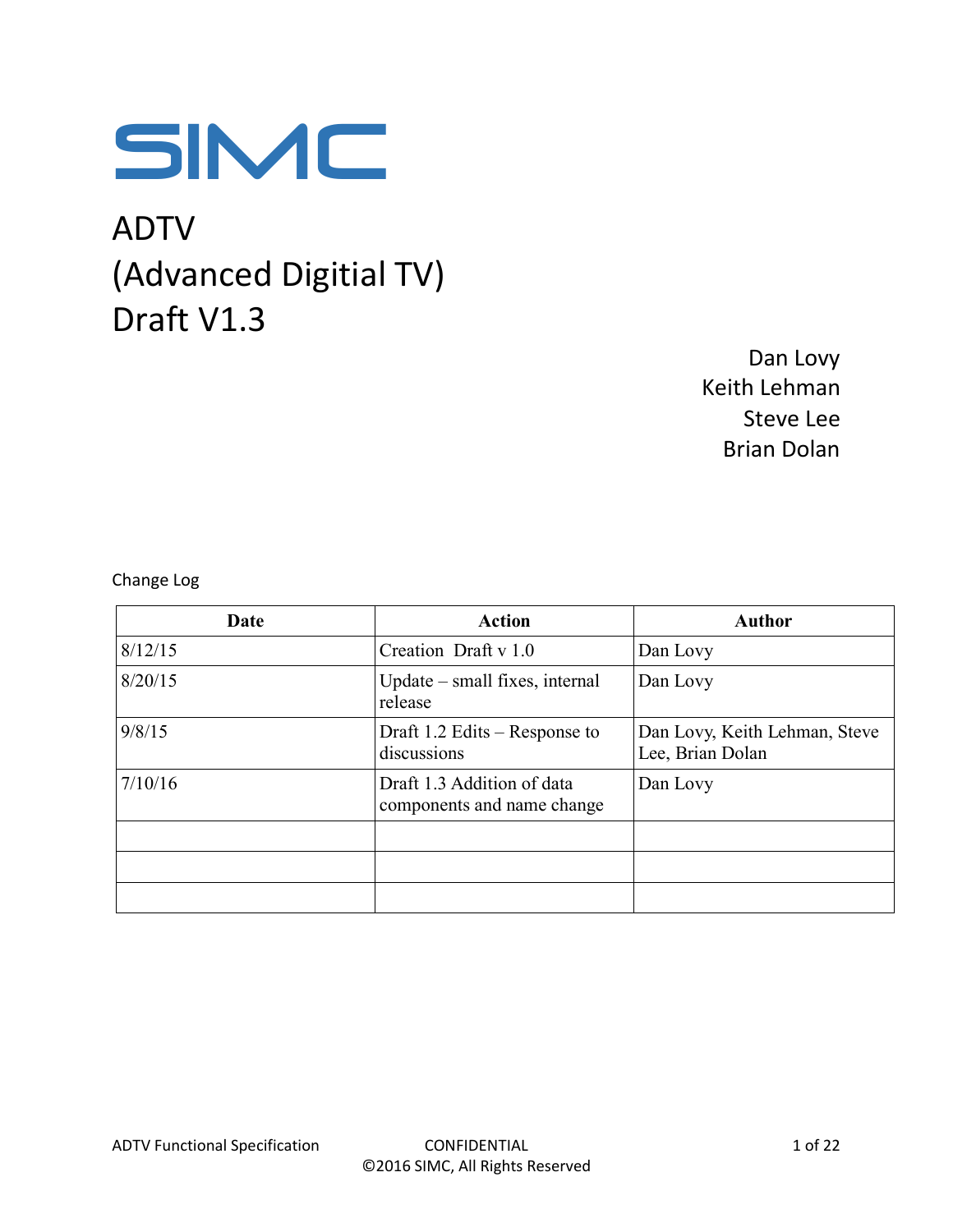# **TABLE OF CONTENTS**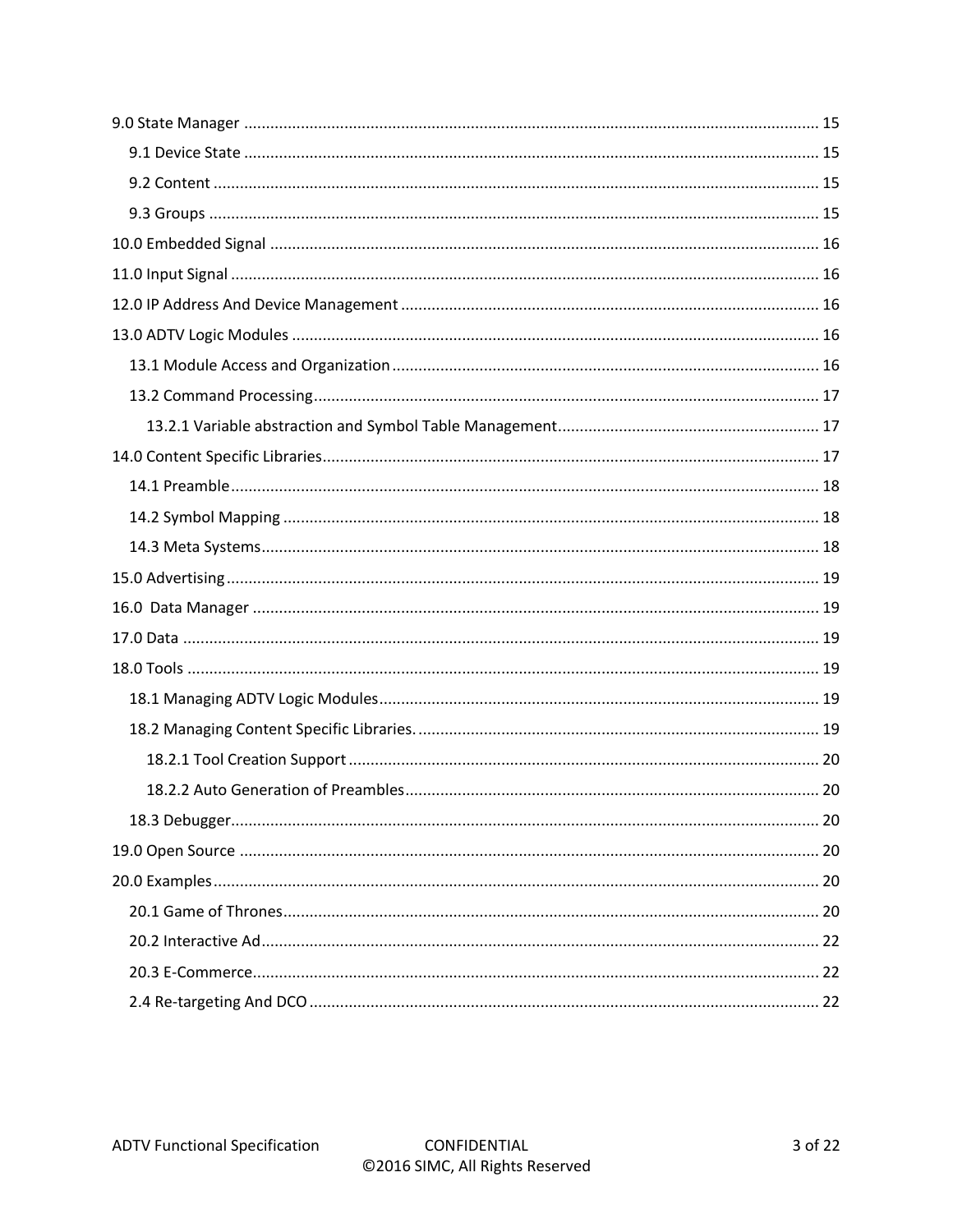# 1.0 Introduction

Television audiences increasingly engage content on multiple screens and incorporate social media into their viewing experience, and "appointment television" has given way to cord-cutting and on-demand viewing. These seismic shifts are forcing content producers and advertisers to redefine storytelling and audience engagement. Cutting-edge television producers now strive to tell multi-season stories with direct tie-ins to games, apps, and social media. The lines are blurring between episodes, webisodes, games, ads, websites, and apps.

The media distribution world is shifting to a digital, one-to-one distribution model for content. This is creating opportunities to exploit the ability to create unique and personal content and add two way, and multi-way communication between viewers and content.

The problem is, there is no standard, defined way to create any of it; it's all being done one-off, poorly, or not at all. It is urgent that the industry define ways in which content producers can create these experiences and build a compatible set of supporting tools, technology, and infrastructure.

ADTV (Digital Communication and Media Protocol) is a set of signals and mechanisms designed to standardize the delivery of this new broadcast model. As this represents a convergence of two worlds, the interactive, internet delivered experiences and the large scale media distribution infrastructure, ADTV borrows from both categories of standards bodies. There are elements found in IAB (Internet Advertising Bureau) and the SCTE (Society of Cable Television Engineers).

ADTV is the work of SIMC. SIMC is the Social and Interactive Media Consortium. SIMC is an interdisciplinary group of companies that represent a range of stake holders. Members include advertisers, content producers, content publishers, infrastructure providers and tool companies.

The protocols and component communications are designed to be freely available and open source. There will be a validation suite as well as a repository for ADTV Logic Modules (described later).

# 2.0 Goals and Requirements

The primary goal is to create a standard set of mechanisms, protocols and signals (both inbound and outbound) that enable scalable interactive for IP (internet protocol) video broadcasts.

### 2.1 Content Experience

The following are basic content and experience goals [NOTE – this will become more refined as we begin working with content and media companies].

- $\checkmark$  The creation of arbitrary sized groups. A group can range from 1 to thousands (millions?), each seeing the same stream basic historical state.
- $\checkmark$  The group experience can change (1 or more) based on input from user(s).
- $\checkmark$  A content stream can enter a wait for input state.
- $\checkmark$  Streams can respond to an asynchronous input signal.
- $\checkmark$  Advertising can be managed in standard video stream insertion techniques but support interactive, 'long form' advertising.
- $\checkmark$  Seamless integration on multiple screens (phone, tablet, TV).
- $\checkmark$  Input model that supports a wide variety of devices.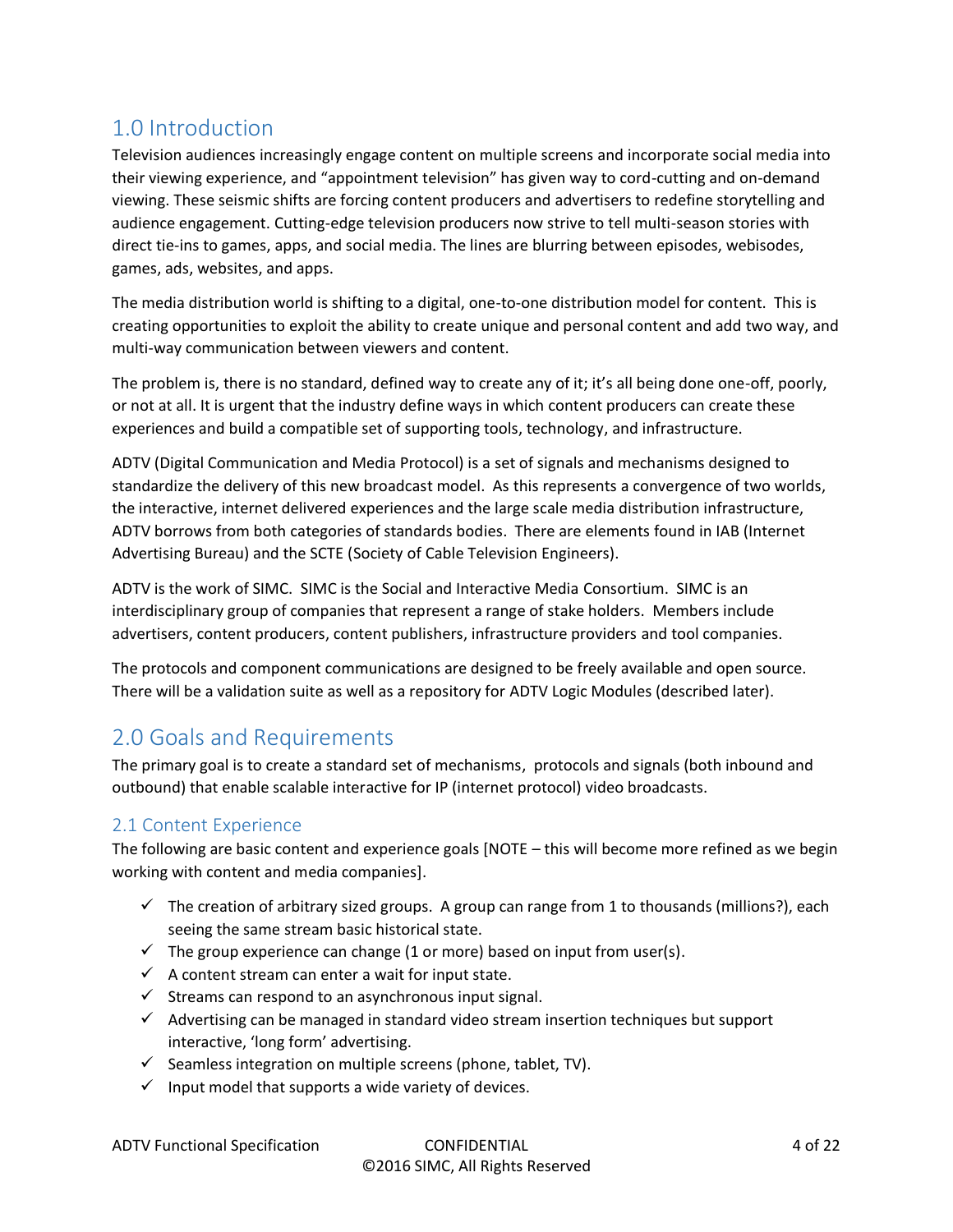- $\checkmark$  There needs to be an individual maintenance of state. This should be during stream transmission and state from past transmissions.
- $\checkmark$  Signals can drive disparate events across devices and mediums. Example, a signal from a video can trigger events on a tablet.
- $\checkmark$  Support for rich story telling techniques. This might include connection to gaming system.
- $\checkmark$  System has to be highly extensible and provide for future content experimentation and invention.
- $\checkmark$  Content creators need to be assured that their content will run on any infrastructure but still have complete control over where it is allowed to run. Content must have the ability to be optimized for different operating environments.
- $\checkmark$  Content creators should be able to embed data payloads for delivery to advertisers and vice versa, with full control of the payload's relative temporal position in the content stream.

#### 2.2 Embedded Signals

This protocol is based on signals, both input and embedded. Key features of the embedded signal are:

- $\checkmark$  Easy to embed in the broadcast stream. There are a number of standards that currently embed signals in digital video streams. This signal should be as easy to add as currently implemented signals.
- $\checkmark$  The signal should have access to user or group state information. The generation and behavior of a signal can vary based on internal state information.
- $\checkmark$  It should be able to trigger both internal events and be broadcast to trigger external events.
- $\checkmark$  It can put the stream into various states. For example, loop a stream while waiting for an input.
- $\checkmark$  It can cause a switch to a different stream in a smooth, frame accurate way.

#### 2.3 Input/Output Signals

A key set of goals is the ability to take input directly from users to create compelling interactive experiences. The protocol needs to manage the following:

- $\checkmark$  Asynchronous inputs from users from a wide range of devices. Inputs will be normalized to manage if the input comes from a smart phone or a television remote control.
- $\checkmark$  Easy to map inputs to broadcast streams.
- $\checkmark$  As with embedded signals, input/output signals need to have access to state and trigger context correct responses. For example, certain asynchronous inputs may be ignored until the content is in a state that can manage a response.
- $\checkmark$  Input can come from sources like Facebook or Twitter and be selectively overlayed into content streams. The system may reach out to a web site, pull information in and one or a group of users see that information.

#### 2.4 Interactivity

The goal is not to provide a precise set of interactive experience but rather a set of capabilities that provide a creative set of tools and a pallet to build compelling experiences.

Key to this is the ability match signals, both outbound and inbound to manage the switching of streams to 1 or many users. State information must be matched to content logic to create experiences.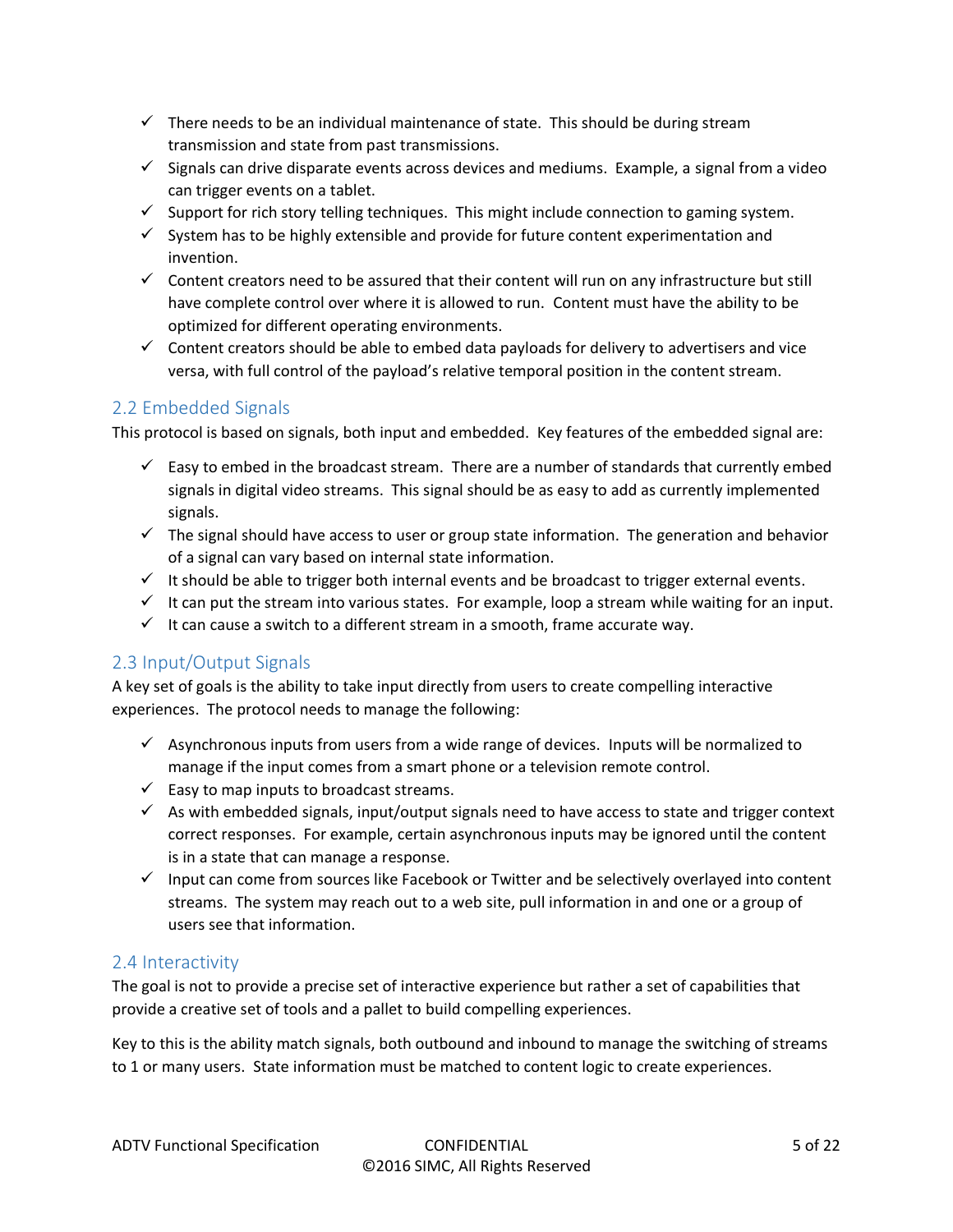#### 2.5 Data

ADTV will be collecting information for a number of purposes. As with any modern digital system, care will be taken in how this data is collected and used. Appropriate privacy and opt out policies will be designed, communicated and executed. Data will be used to drive advertising decisions, content decisions and help inform what content works and does not work.

### 3.0 Content Use Cases

Here are a few content use cases to illustrate some of the system goals. Clearly, do not judge these on the merits of their entertainment value but as feature demonstrations. Later in the document there will be a retelling from a technical view point.

#### 3.1 Game Of Thrones

HBO has decided to create a multi-user, group based, interactive, multi-threaded story based on the Game Of Thrones universe.

Viewers form groups of 6. Each viewer is one particular character. Groups can be randomly assigned or allowed to select themselves. The story(s) are then told from each characters point of view.

At different points in each character's story line the viewer is asked to make a simple character choice, form an alliance with another character or betray someone. After that decision, everyone's story line could be effected. These choices are offered either directly on screen or through another device.

Yes, this would require a great increase in footage, but it could encourage a great deal of engagement and multi viewings as viewers play out different scenarios and try different characters. Ten linear episodes would have to translate into ten times the footage but result in twenty times the individual viewership. There would be a viewing data feedback loop to manage this.

The creator has a complex universe to manage but can create a different style of emotional engagement. Selection of the choice points and intertwining story lines is a new and different story telling pallet.

It should be noted that much of the advertising could also be group based and interactive (see 3.2).

#### 3.2 Interactive Ad

Through standard targeting and retargeting methods, it is determined that you are looking to buy a car. Instead of a 30 second spot, you are interrupted for 10 seconds and asked if you would like to test drive one of several cars. The network has previously gone to all the automakers and asked if they would like to participate in this campaign.

The viewer can either decline, request that they are given the choice at the end of their show or jump right in.

The experience can start right at a specific model, such as Ford Fusion or start with a brand message first, aren't Fords great.

The viewer can have any number of experiences. Look at different colors, have a mock test drive, engage in a managed Q&A session. Maps of dealerships could be sent. Coupons for \$100 sent if you come in for a test drive. The goal is a much richer engagement than a 30 second spot.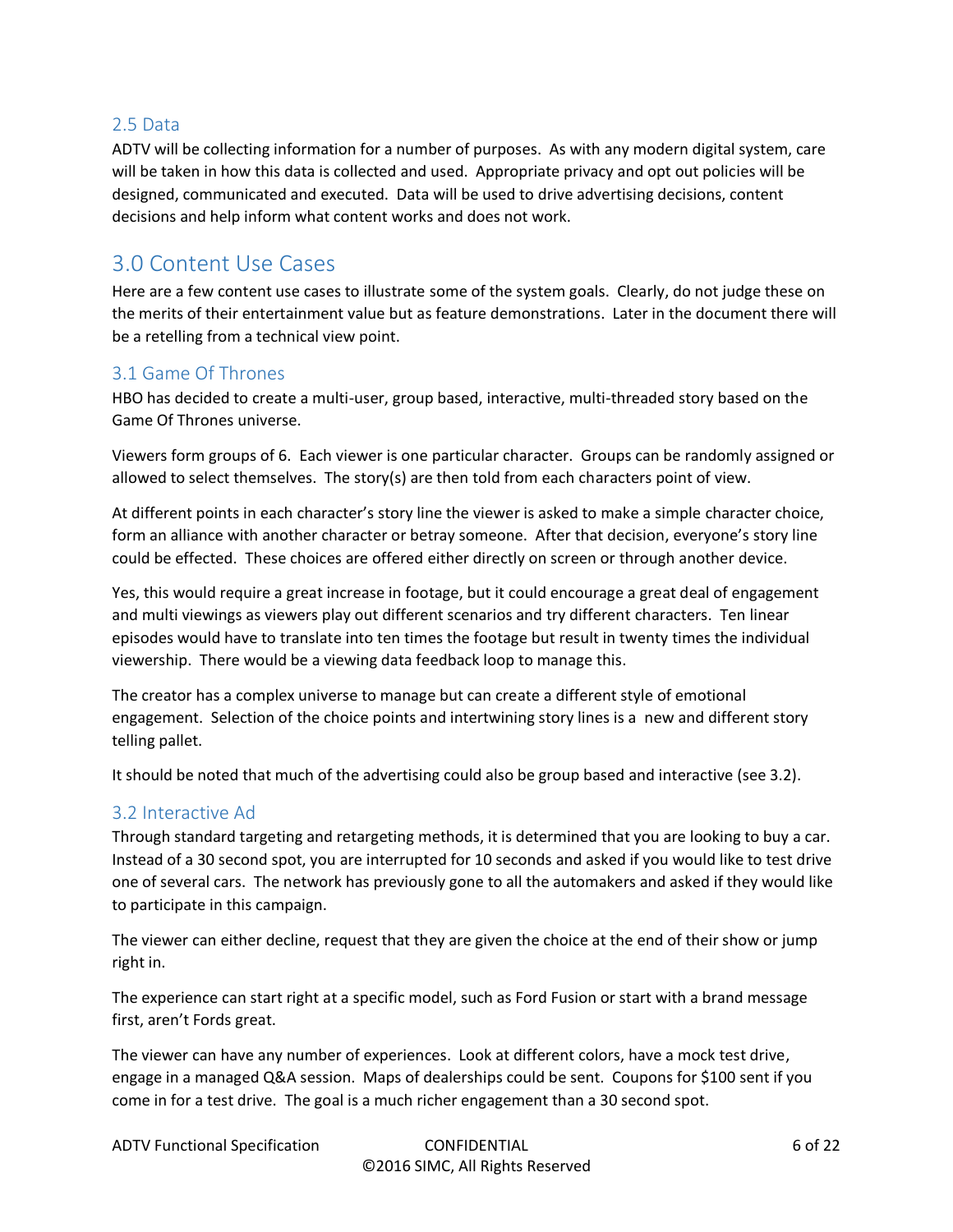All the while data is being collected that can inform future advertisements.

#### 3.3 E-Commerce

An advertiser wants to make it easy and efficient for viewers to purchase items seen in a show. The content producer can 'mark up' the video with signals for when a particular item is on screen. This signal triggers an e-commerce event that shows up on a viewer's tablet and can generate a retarget event so the item shows up on-line elsewhere.

Users can be incented to keep a certain web page open or app running with any number of promotions. For example every hour one item featured will be given away to a viewer with the winner being broadcast to all viewers. If the viewer sees something interesting, they can pause the video to take a deeper dive and maybe even place an order. Alternatively they could trigger a stream switch to a full commercial that they could watch right then or later.

#### 3.4 Data Driven Advertising

ADTV can enable some classic digital marketing capabilities. Signals can also be data. This can be used to drive re-targeting and DCO (dynamic content optimization).

[ NOTE – Add deeper description of re-targeting and DCO. Include an example ]

### 3.4 Dynamic Product Placement

A content producer is shooting a scene that takes place in a kitchen. They approach appliance manufacturers to ask if they would like to purchase targeted product placement. LG, Electrolux, and Bosch all agree, but Kenmore declines. The producer shoots the scene three ways - once for each sponsor. During the broadcast the participating sponsors bid for individual viewers, and each viewer sees the version that "their" sponsor paid for.

# 4.0 Theory Of Operation

This is a high level, functional block diagram of ADTV.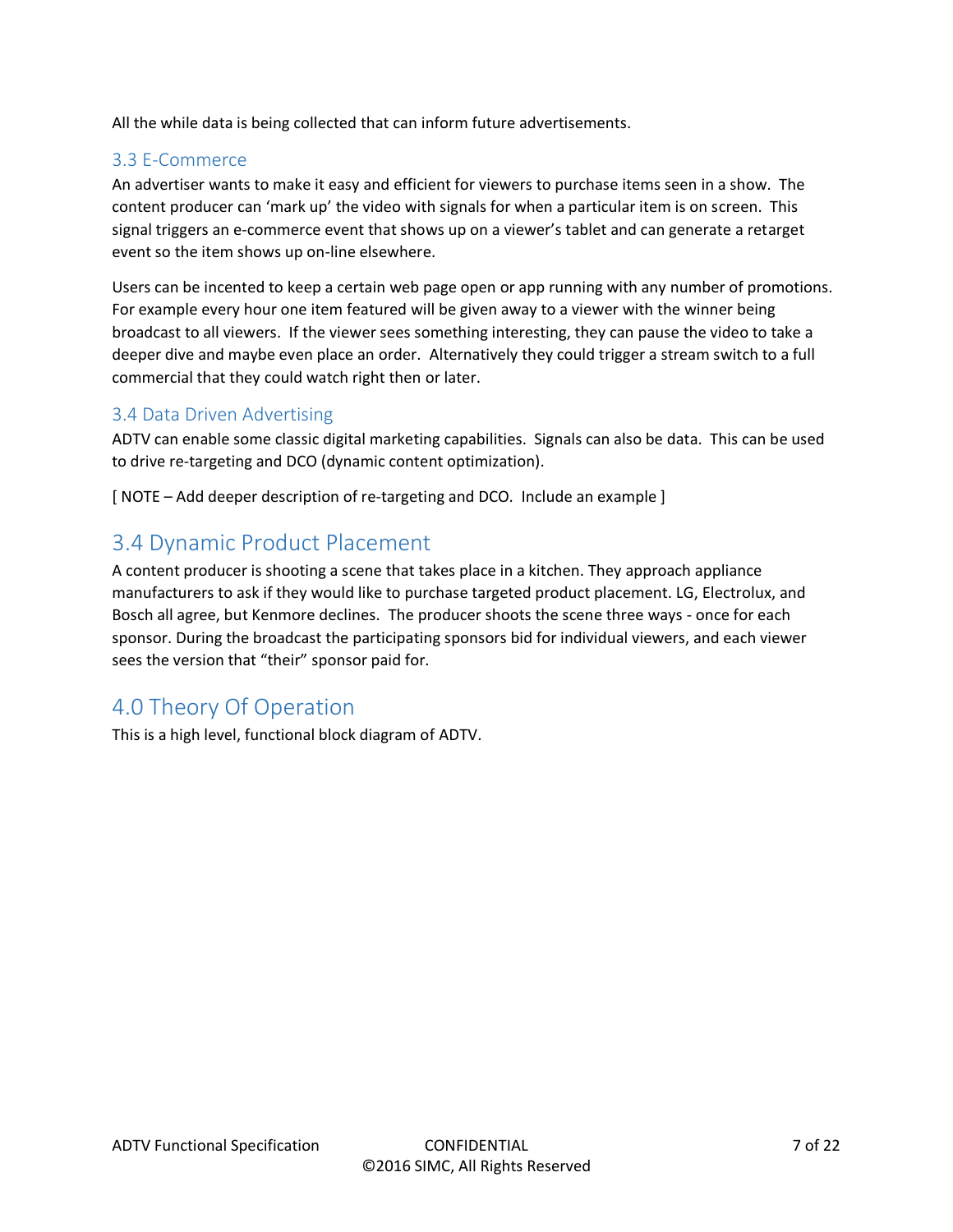#### 4.1 Diagram



#### 4.2 High Level Description

These components and their interactions will be described in detail later in this document. There will also be examples of the signal and information flows. ADTV is made up of 5 major components called managers.

Digital content IP video streams originate from (E) CDN providers in the usual fashion. These streams could be from a typical internet based CDN provider or originate as an IP stream from an IP based MVPD (multichannel video programming distributor i.e. FiOS). Embedded in this stream are ADTV signals. Much like SCTE 35 (I'll reference docs later) digital cue tones, they are information markers that have been inserted into the stream. Invisible to the viewers, they are detected and responded to by hardware/software that is part of the transmission of the stream.

The (A) Signal Manager 'listens' to the stream to detect any ADTV signals. Its sole purpose is to detect those signals and transmit that information to the (B) Behavior Manager. This (A) Signal Manager has been designed this way to minimize integration with IP services and MVPD plants.

The (B) Behavior Manager takes ADTV signals and makes decisions that drive the user experience. It does this by interpreting signal data and by referencing information in the (C) State Manager has all the information change or modify what the viewer is seeing. Based on its logic it can completely switch the stream or add overlay information to a single viewer or group of viewers. The (B) Behavior Manager can also use information that it gets, either synchronously or asynchronously, from the (F) I/O Manager.

Content is driven by two sources. Programed logic comes from a central library called (G) ADTV Logic Module Library, a central repository of program code that drives the experiences and a (H) Content Specific Library where information specific data is stored. For example, the content maybe driven by a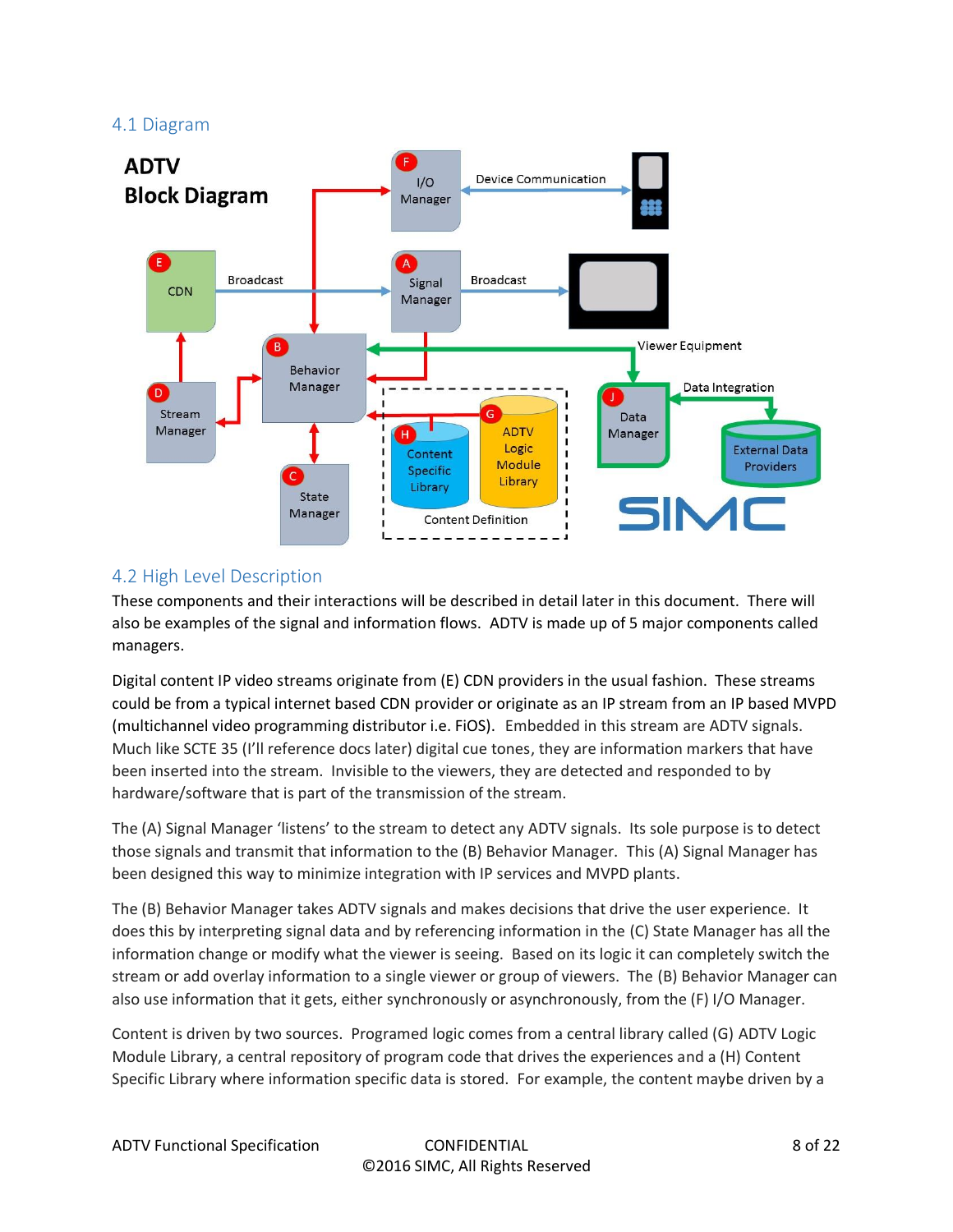state machine specified in the (G) ADTV Logic Library, and the actual state transition tables and references to different video encodings would be stored in the (H) Content Specific Library.

The (B) Behavior Manager can also update the (C) State Manager and add information that changes the internal state of a viewer or group. This is, for example, how a multi-threaded, interactive story would be managed. The (B) Behavior Manager can also, through communications with the (F) I/O Manager, trigger events on a viewer's device. For example, something appearing on a viewer's smart phone could be made to appear based on what is being streamed into the viewers TV.

Once (B) Behavior Manager has made its decision, it communicates with the (D) Stream Manager. The (D) Stream Manager can instruct the CDN or MVPD plant to switch to a different stream, again, either for a single viewer or group. It can also add a graphic overlay to the video stream. The (D) Stream Manager is the other major touchpoint to the streaming infrastructure. The (H) Content Specific Library may have different encoded video sources to optimize across infrastructure plants.

The (F) I/O Manager handles communication with viewer devices. It is unaware of context or any state information. It simply routes input and output signals to and from viewer devices. It also helps in the matching of devices to streams. If part of the content scenario involves triggering separate events on other devices, the (F) I/O manager handles that outbound communication and is driven by the (B) Behavior Manager.

[ NOTE – need to add example sequence for (J) Data Manager. This comes into play for any experiences driven by external data like re-targeting and DCO ]

It should be noted that there is no requirement that any of the managers be created by the same provider. There is a precise communications specification that ensures interoperability between components.

## 5.0 Behavior Manager

A key component and ADTV is the Behavior Manager. It drives what the viewer experiences and is the most intricate and complex of the managers. It must take in the various inputs, combine them with historical and state information about viewers and drive the user's experience. The quality of the experience will depend on how well a creator can experience themselves through the mechanisms we provide here.

The Behavior Manager is in the middle of coordinating input (from the I/O Manager), incorporating user and group states (from the State Manager) and causing experiences to be reflected on viewer's devices (by signaling the Stream Manager and I/O manager). It executes the combinational logic around that coordination.

#### 5.1 Representation of Programmatic Logic

Programming logic is represented in NODE.JS [NOTE – we should discuss!]. This was chosen for its speed and scalability. There a standard set of interfaces between the Behavior Manager and the other Managers in the system.

[NOTE – READ CAREFULLY, THE FOLLOWING IS IMPORTANT]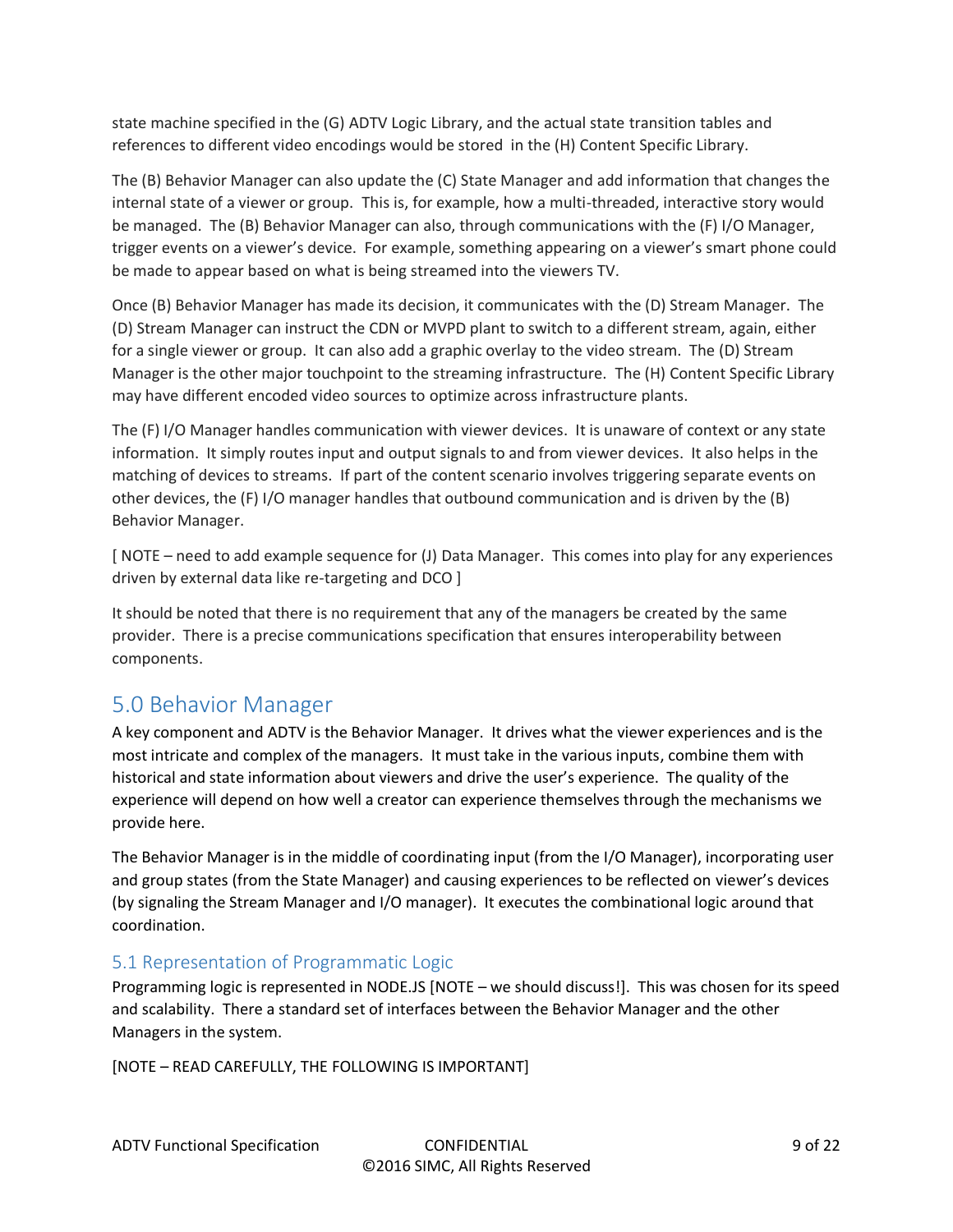To support flexibility and expansion that can keep pace with content invention, ADTV features a plug in capability where code, called ADTV Logic Modules can be accessed from a global library service. This is done to insure interoperability across infrastructures. Content running on an IP service (NetFlix, Amazon) can also run, unaltered on an MVPD infrastructure.

All content will be associated with a ADTV Logic Module. The programming will reside in a library that is maintained by SIMC. This library is free to use. **It is a requirement** that all code that drives action in the Behavior Manager be distributed from this central library. This is how ADTV provides interoperability and decouples content creation from technical deployment.

Logic Modules can be meta-systems onto themselves. For example, a studio designs an interactive story model that uses a directed graph style state machine. The story is a complex web of interacting viewer states (see Game Of Thrones example). To effectively author and manage this complexity, the story(s) are fully represented by states and state transitions. An authoring tool can be created and an internal representation for both states and their transitions can also be created. Coupled with the State Manager and interpretive engine could be created that uses this representation as a program execution engine. This single meta-system can drive different content, run on the same logic module and differ only in state transition codes and actions. With this Logic Module residing the SIMC library all players would be able to execute the content.

This abstraction and separation of code and data would allow content owners to still control access and distribution. While the Logic Modules are freely available, the data that defines the behavior of the content is separately managed and rights to that content will be controlled by the owners.

Content is a combination of code libraries and data that drive those libraries.

#### 5.2 Communication With Other Managers

ADTV provides a standard set of methods for communicating with other managers. The Behavior Manager can query the State Manager's data base through a consistent interface. Messages from the I/O Manager come in as asynchronous events. The Behavior Manager also sends asynchronous messages to the Stream Manager.

Messages in the system will be context sensitive. Data payloads will be specified and driven by code from the ADTV Logic Module with some of the data coming from the Content Specific Library. Some messages will be universal and available to all applications. Some will be defined and usable only by the specific content instance.

Commands will usually come from the Signal Manager, however, commands can also be embedded as data. For example, a state machine engine could execute commands based on internal state transition rules. See later examples.

#### 5.3 Communication With Viewers

The Behavior Manager gets its input asynchronously from the I/O Manager. From the viewer experience perspective it may seem like a synchronous activity but internally all communication for the I/O manager is asynchronous. The I/O manager has no access to state or content information, that is all managed by the Behavior Manager.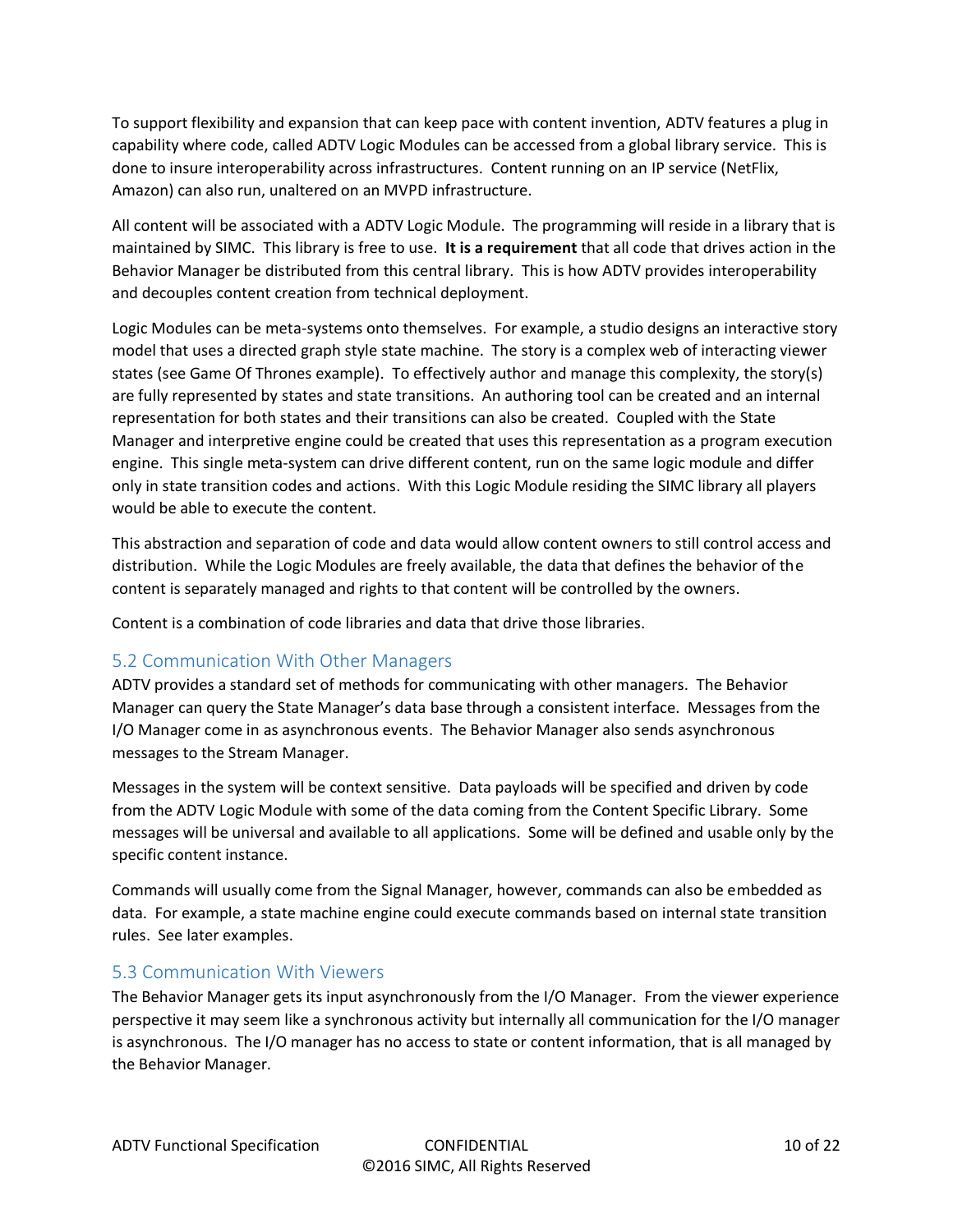For example, program logic wants to wait for a user input, a seemingly synchronous activity. There is a signal in the stream to indicate this. The Behavior Manager instructs the Stream Manager to loop a stream for 30 seconds (maybe even add a count down graphic overlay). It also signals the State manager that the viewer is in a 'waiting for input' state. So now the viewer is seeing a looping clip. When the response, say a button press on a remote control comes in, that event is sent to the Behavior Manager. The Behavior Manager can check that the viewer is in a 'wait' state, then based on logic from the Logic Module and Content Specific Data, it can trigger the appropriate event (switch to a different video stream for example) and put the viewer into a different state. If a signal comes in from the I/O manager and the viewer is not in a 'wait' state there could be a default action or it is simply ignored. These decisions are completely in the content designers hands..

#### 5.4 Timed communications

Events may also be sent to viewers asynchronously. One experience model may involve messages that occur outside a standard viewing session. A viewer may receive a text message that an event has occurred. Some of the plot may have advanced or the experience can automatically generate events in the future. The Behavior Manager is able to continue an experience in the background and communicate with users as needed.

#### 5.5 Communication with Content Specific Library

The ADTV Logic Modules specify programmatic logic, the actual information that would drive the behavior is in the Content Specific Library. This information may take the form of pure data or commands. The command structure and syntax would match that of the Signal Manager. This allows events to be triggered from within the stream or programmatically in data (See Content Specific Library section).

*Additionally, there is a mapping from symbolic, logical video stream references to physical streams. The Content Specific Library would have this information. It is an open question as to whether the Behavior Manager or the Stream Manager resolves these references – TBD.*

## 6.0 Signal Manager

The Signal Manager 'listens' to the stream to detect any ADTV signals. Its sole purpose is to detect those signals and transmit that information to the Behavior Manager. It has been designed this way to minimize integration with IP services and MVPD plants.

#### 6.1 Signal

[NOTE – The details here are still under discussion. The notion that the signal is based on SCTE 35 is a suggestion being investigated]

The basic ADTV signal is an SCTE 35 digital cue tone with additional data occupying the unused data fields in the SCTE 35 specification. This allows ADTV to make use of existing SCTE infrastructure and existing tools. It also makes advertising integration more straight forward as it becomes incremental to existing technology.

These signals are embedded in the video stream using authoring and work tools designed to support this protocol.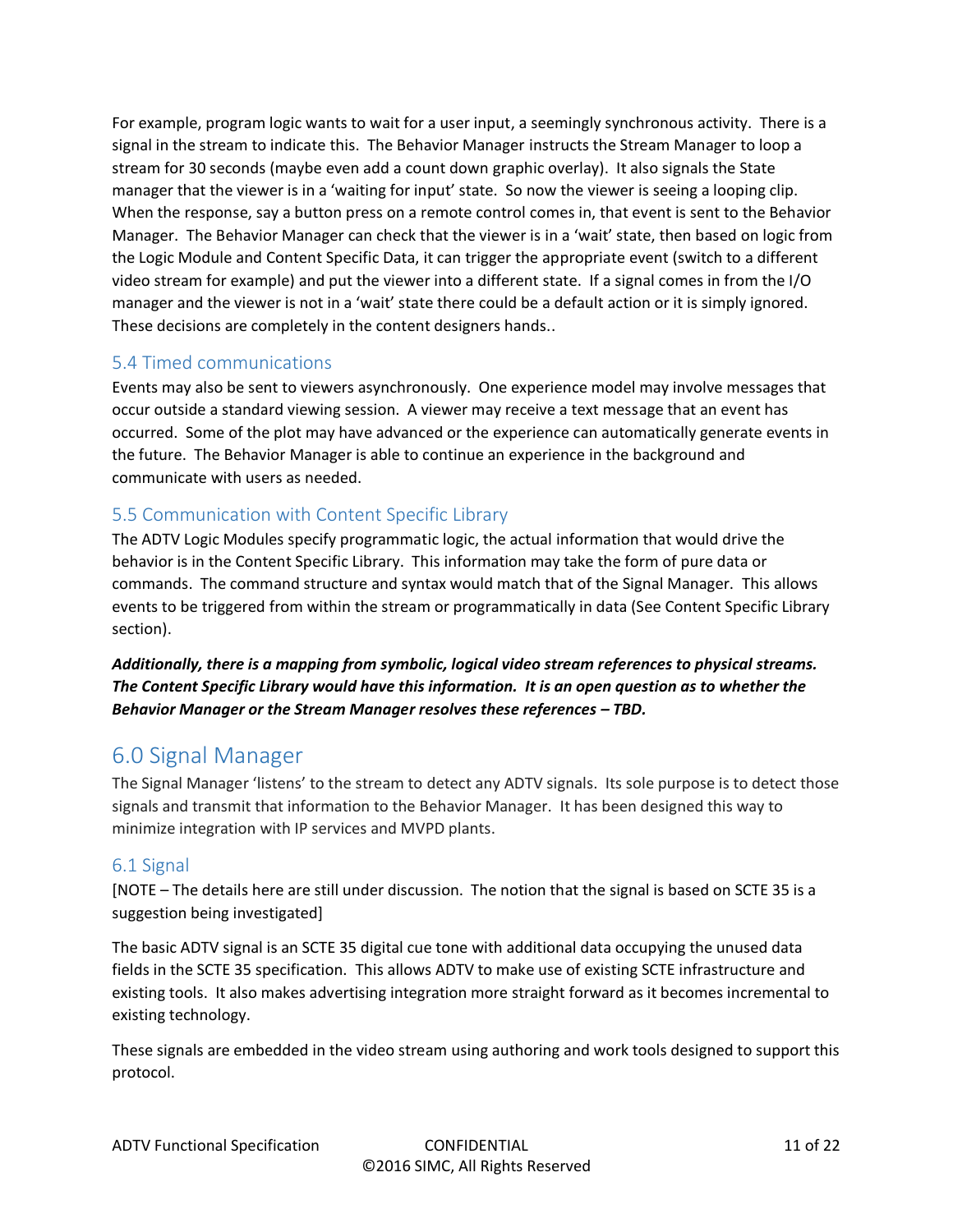Examples of data embedded in the signal (a full data spec will flesh this out. This list is to give a sense of requirements). [NOTE – data will have a very assembly language like feel to them]

| Logic Module<br>Specifies the context for this signal and helps guides its interpretation. This tells |                                                                                |  |  |
|-------------------------------------------------------------------------------------------------------|--------------------------------------------------------------------------------|--|--|
|                                                                                                       |                                                                                |  |  |
|                                                                                                       | the Behavior Manager which Logic Module to use in executing the interpretation |  |  |
| for this signal. The same command or data may cause different behaviors                               |                                                                                |  |  |
| depending on the Logic Module context.                                                                |                                                                                |  |  |
| Specifies a particular view or group of viewers that this command affects. This<br>User or            |                                                                                |  |  |
| Group ID<br>brings all the appropriate state variables into scope.                                    |                                                                                |  |  |
| Command<br>Signals trigger actions by issuing commands. Commands can have 1 or more                   |                                                                                |  |  |
| parameters. Examples might be:                                                                        |                                                                                |  |  |
| - Loop clip (X) waiting for input                                                                     |                                                                                |  |  |
| - Execute a state transition for a viewer. For example a story event has                              |                                                                                |  |  |
| occurred and that information needs to change the state of a character                                |                                                                                |  |  |
| - Overlay macro – example, overlay a twitter feed                                                     |                                                                                |  |  |
| - External Device Trigger - send information to a second device. Example,                             |                                                                                |  |  |
| show a product page in an app.                                                                        |                                                                                |  |  |
| - Logic Module Preload - Signals the Behavior Manager which Logic Modules                             |                                                                                |  |  |
| need to be loaded.                                                                                    |                                                                                |  |  |
| Parameter(s)<br>Commands may have 1 or more parameters. These parameters may be absolute              |                                                                                |  |  |
| like wait though 6 loops for input. The can also be relative or symbolic. For                         |                                                                                |  |  |
| example, an input video loop may be a symbolic reference that might translate                         |                                                                                |  |  |
| to different actual streams based on device type or URLs based on infrastructure                      |                                                                                |  |  |
| (Netfilx vs. FiOS)                                                                                    |                                                                                |  |  |

#### Examples (for illustration only)

Commands are of the form

| Logic Module Command |                            | Parameter(s)     |                                                                                                    |
|----------------------|----------------------------|------------------|----------------------------------------------------------------------------------------------------|
| IO CNTRL             | LOOP FOR INPUT (ID)        | 6, stop watch, 7 | ; Loop the stop watch<br>; stream 6 times<br>; Waiting for input<br>; current clip is 7            |
|                      | STORY TELLER SWCH CHAR(ID) | fred, angry      | : Character fred is<br>; switched to angry.<br>; this may or may not trigger a<br>: video for fred |
| COMMERCE             | SHOW OFFER9(ID)            | dress, 1765      | : Have device show dress<br>: SKU# 1765                                                            |

See the execution examples for a fuller set of samples.

#### 7.0 Stream Manager

When the Behavior Manager makes a decision to change what a viewer or group of viewers is seeing, it calls the Stream Manager. The Stream manager directly communicates with the IP video streaming systems at the broadcasters. It needs IP address of the stream, and fully resolved stream source [NOTE – may also need an insertion time code and possibly device ID and device type].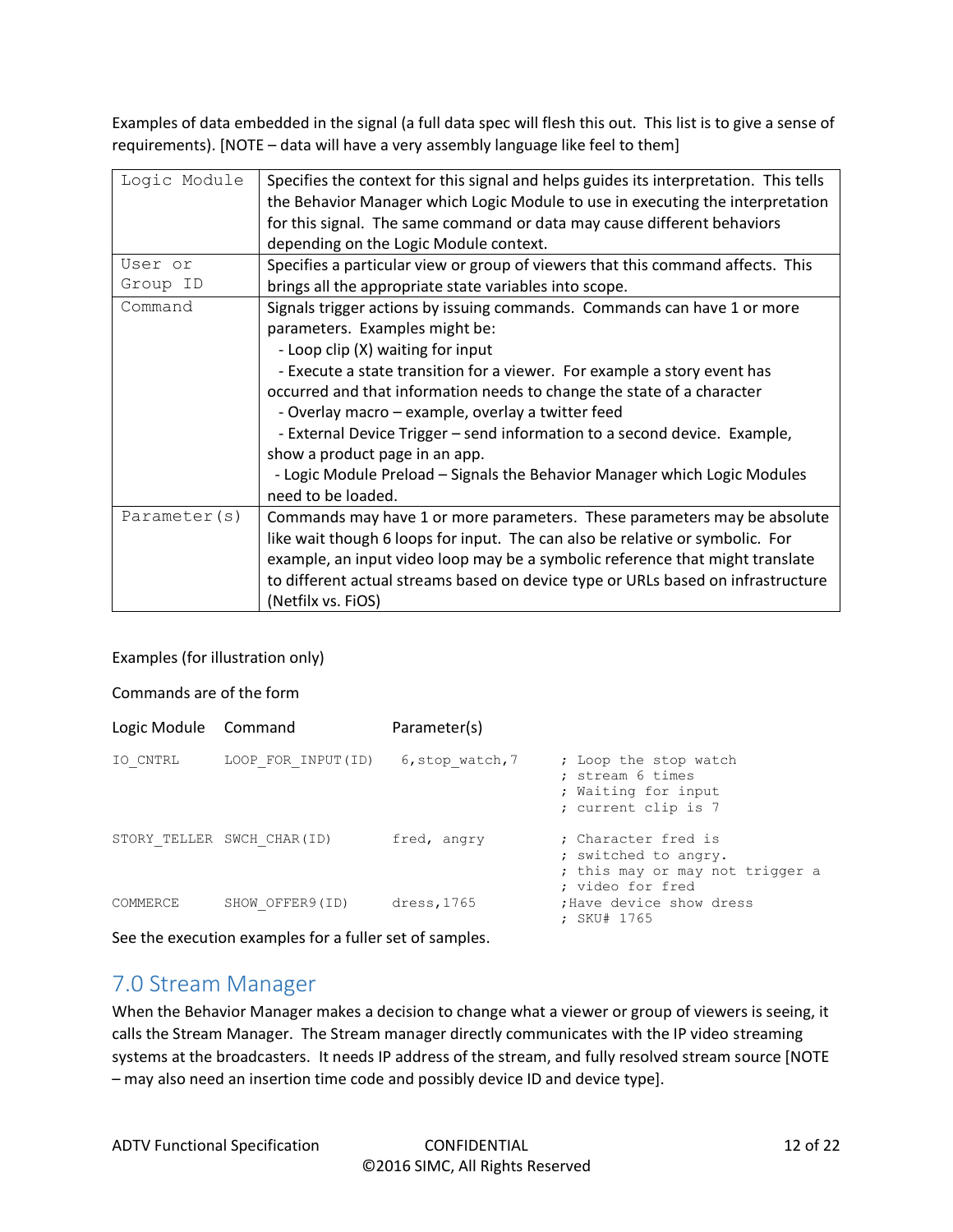The Stream Manager is also responsible for coordinating the frame accurate splicing. This might require an additional signal to identify frame accurate splice points (like SCTE 35).

Stream sources may have a symbolic reference. A logical stream, such as a looping clock, may resolve into one of many physical streams optimized for device or infrastructure. *The current design is to have the Behavior Manager handle the look up and resolution to physical streams. It may make more sense to have the Stream Manager take care of the look up and resolution as it is closer to the actual infrastructure, better isolates the Behavior Manager from actual physical streams and there maybe more subtleties to address. TBD*

#### 7.1 Overlay Manager

Content experiences may require the overlay of text onto video streams. The content design could require the display of a question, showing user text messages, or feeds from other sources. The Overlay Manager (as part of the Stream Manager [NOTE – may break this component out]) will manage communications with the streaming broadcast to insert these overlays onto the out going signal.

There is a full graphic and text specification subsystem to describe the visual aspects of the overlay. It describes things like; frame dimension, background color, border style, text color, text style, font, on screen duration.

The actual text and graphic content would come from Behavior Manager with the actual data sourced in the Content Specific Library. Overlays can target individual viewers or groups of viewers. There may also be an on off state that hides overlays. The Behavior Manager will manage the sending or blocking of overlays.

## 8.0 I/O Manager

The I/O Manager is responsible for communications with non-streaming devices that may be part of the viewer's experience. Sample events could include;

- Triggering the display of a particular web page.
- Communicate directly with an app running on a tablet or smart phone.
- Gathering input from an app, web page or device remote control.
- One of these inputs could be to pause or replay a portion of a stream.

#### 8.1 Input

As discussed in the Behavior Manager description, the inputs from viewers are assumed to be asynchronous. The I/O manager is not aware of any state information, it simply passes events to the Behavior Manager as they occur. The Behavior Manager will respond or ignore them based on state and rules.

There will be a method for identifying individuals (see Device Management). Input from a web page may be a call to a service that has the data and a unique identifier as part of the message. The same would be true for an app.

Gathering input from remote control device would require working with each vendor or system to generate the signals. The I/O manager would normalize this input before sending it on to the Behavior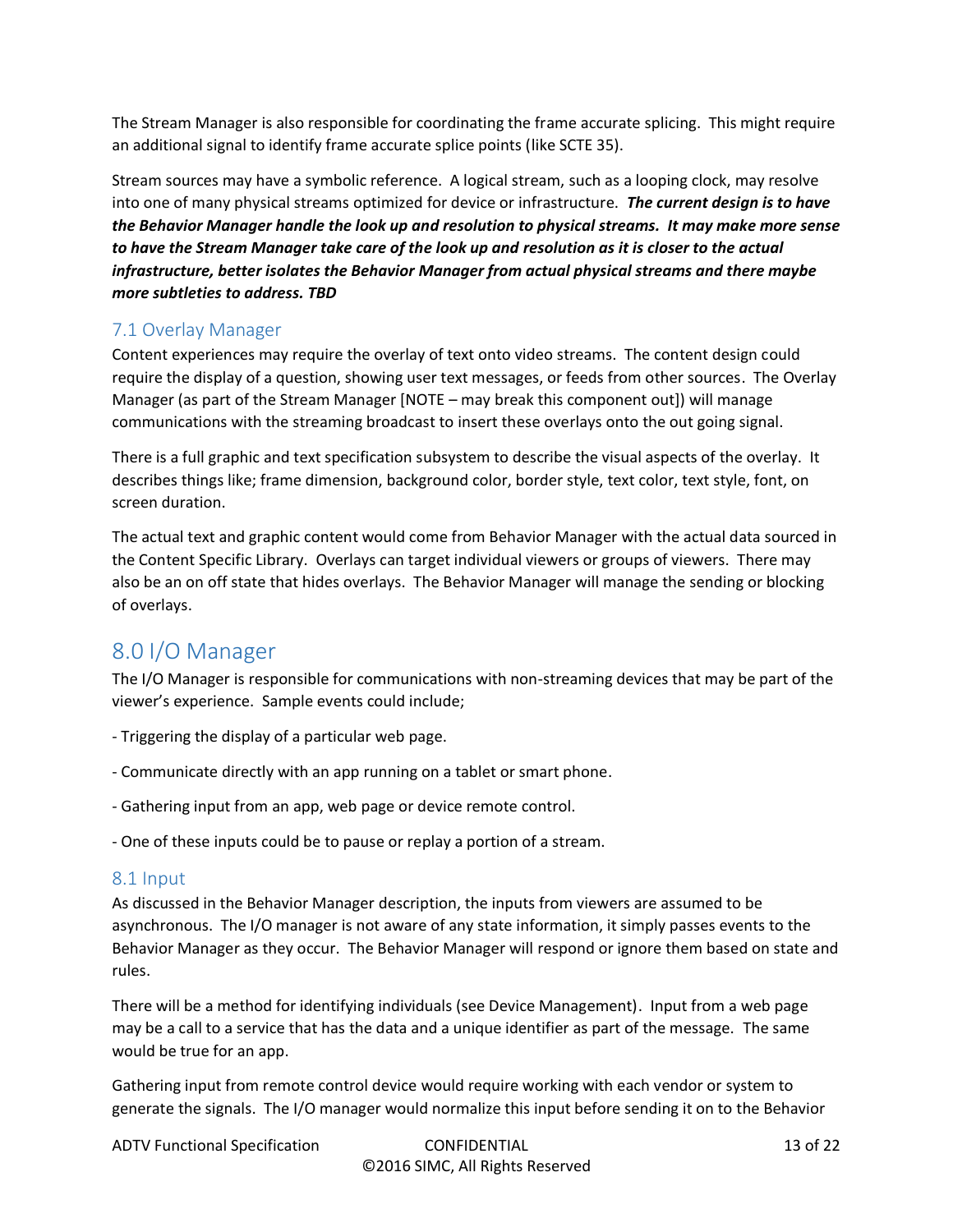Manager. Additionally if this input is coupled with a visual, say a YES/NO menu, the I/O manager is responsible for generating the on screen behavior and normalizing the response. Some use cases would include;

- The device is a browser running on a phone/tablet. The I/O Manager can use standard web technology to manage that experience.

- The visual is displayed in the stream, but the input is sourced from another device. This might be the scenario with a group screen (DOOH example). The device would need to have been paired with the broadcast stream and the proper web or app signals taken in.

- The visual is displayed in the stream and any UX feedback and selection is made with a hardware remote control (PRESS A for YES). This requires a tight integration with the platform and hardware vendor and will require an integration on a case by case basis.

There will be an abstraction that would allow the Behavior Manager to issue the request for input that would allow the I/O Manager to create the correct experience for the viewer. This might include the Behavior Manager also communication with the Stream Manager to generate the correct overlay [NOTE – this is a bit fuzzy and would need some more thinking]

#### 8.2 Output

Content can communicate with viewers on other devices. In the simple case, standard dynamic web and app technologies can be used. The I/O Manager would be given an IP address (or possibly another form of ID) and would communicate with the device.

As with the Overlay Manager, there is a meta format for displaying information.

For an example of how the input and output functions of the I/O manager see the e-commerce example.

[NOTE – there is currently no mechanism for communicating directly with the Stream Manager for output tasks. This may need to be rethought as the I/O manager may need to insert overlays into stream as part of its output normalization]

Since the Behavior Manager can trigger out of session messages (text messages for example), the I/O Manager is able to send these. A stream doesn't need to be currently running for the I/O manager to engage with the viewer.

#### 8.3 Device Management

[NOTE – device management has been made part of the I/O manager. This may need to change architecturally]

For a fuller discussion see section on IP and Device Management. The I/O manager is responsible for device communications and must naturally be very precise about how that communications reaches the correct user at the right time and in the right format. There is also a goal to have the content triggered and managed by the Behavior Manager.

This is done by storing and maintaining this matching information in the State Manager. When the Behavior Manager issues a display command to the I/O manager, it will also include in the command information about the device dependent form of the output.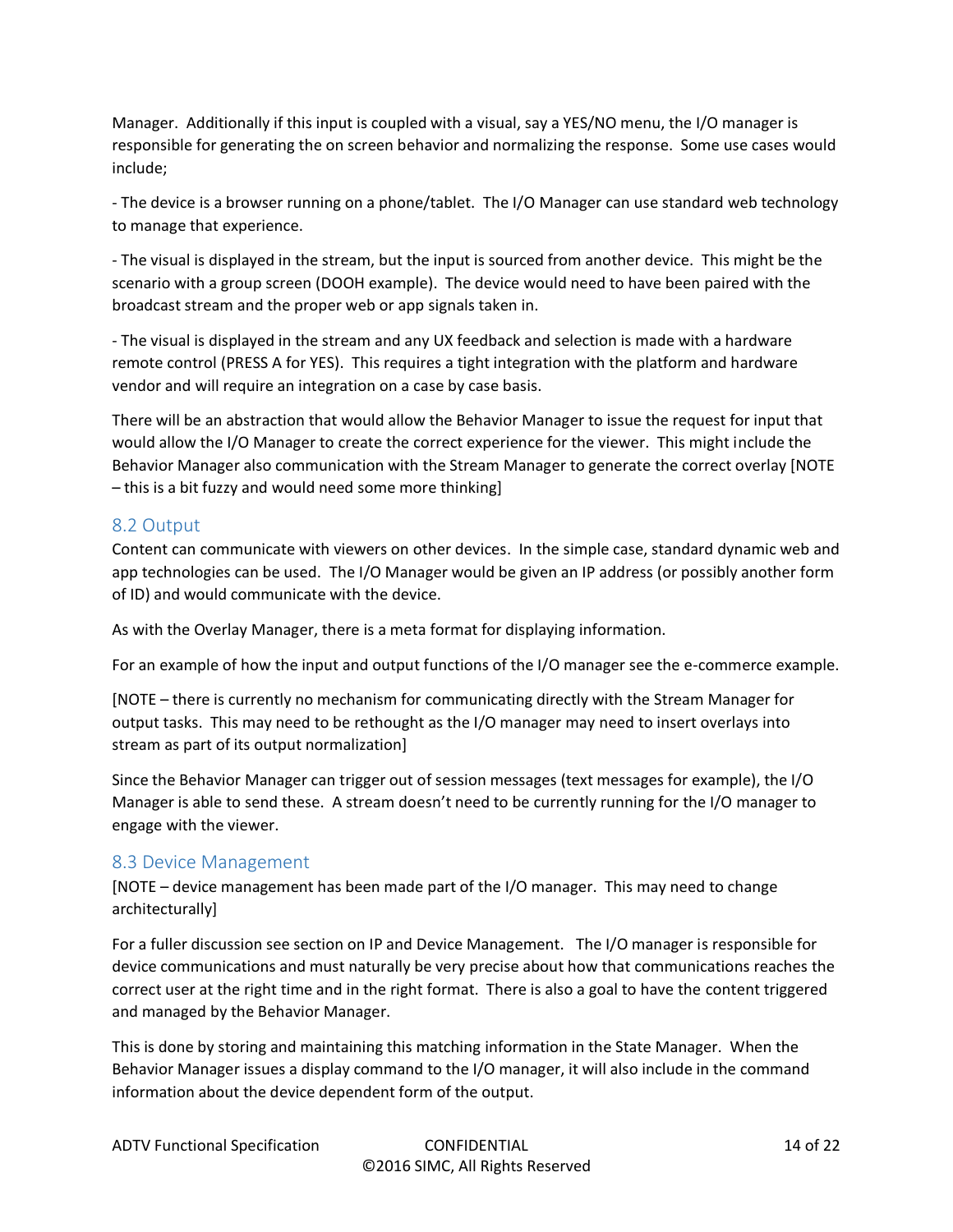One function the I/O manager can perform is matching devices to individual streams. In group display settings (DOOH) where many people are viewing a single public screen, simply adding a unique code overlay to an output stream, viewers could simply enter that number in their device and create a coupling between the stream and the device. This helps get around some of the complexities of device identification through IP means.

## 9.0 State Manager

Managing the viewer's experience will require the management of states. There are two classifications of viewer states, device and content.

#### 9.1 Device State

ADTV functions in a very heterogeneous environment. State that matches viewer devices with streams across hardware platforms and is optimized for experience is key. This information is stored on a user basis and experience basis. The viewer may change devices and settings over time. For example, most viewing could occur at home on FiOS but occasionally will occur on a tablet serviced by NetFlix. Many of the mechanics for I/O would be different but the Behavior Manager needs to be isolated for these issues.

This device state information is stored in the State Manager then passed along passively to the I/O manager by the Behavior Manager. For example, the content is requiring that a text overlay be shown. The Behavior Manager issues the command to the Stream Manager and the device state is simply passed along.

#### *[NOTE – It may be the case that the Stream Manager and the I/O manager need access to the device state and in turn to the Content Specific Library to actually simplify things – to be discussed TBD]*

Another example would be if the user has requested that they see not on-screen text feeds. This information would be stored as a device state and the I/O manager can act accordingly.

An example discussion with the I/O manager, the notion that viewers can self pair devices with streams can also be managed by storing the pairing data as part of the device state. Additionally as increasingly sophisticated auto pairing technologies are devised, the device state can store that information as well.

#### 9.2 Content

Content may also require the management of state. The Behavior Manager uses the State Manager store content specific state information. ADTV Logic Modules have an abstraction layer that can allow code to reference and modify content state information.

This state information could persist only with in a session (and advertisement) or span multiple session (episodic show).

#### 9.3 Groups

Content may have the notion of groups. These groups are collections of viewers that maybe interacting around content. There is a notion of group states and can be managed and accessed by ADTV Logic Module code just as individual state information is managed.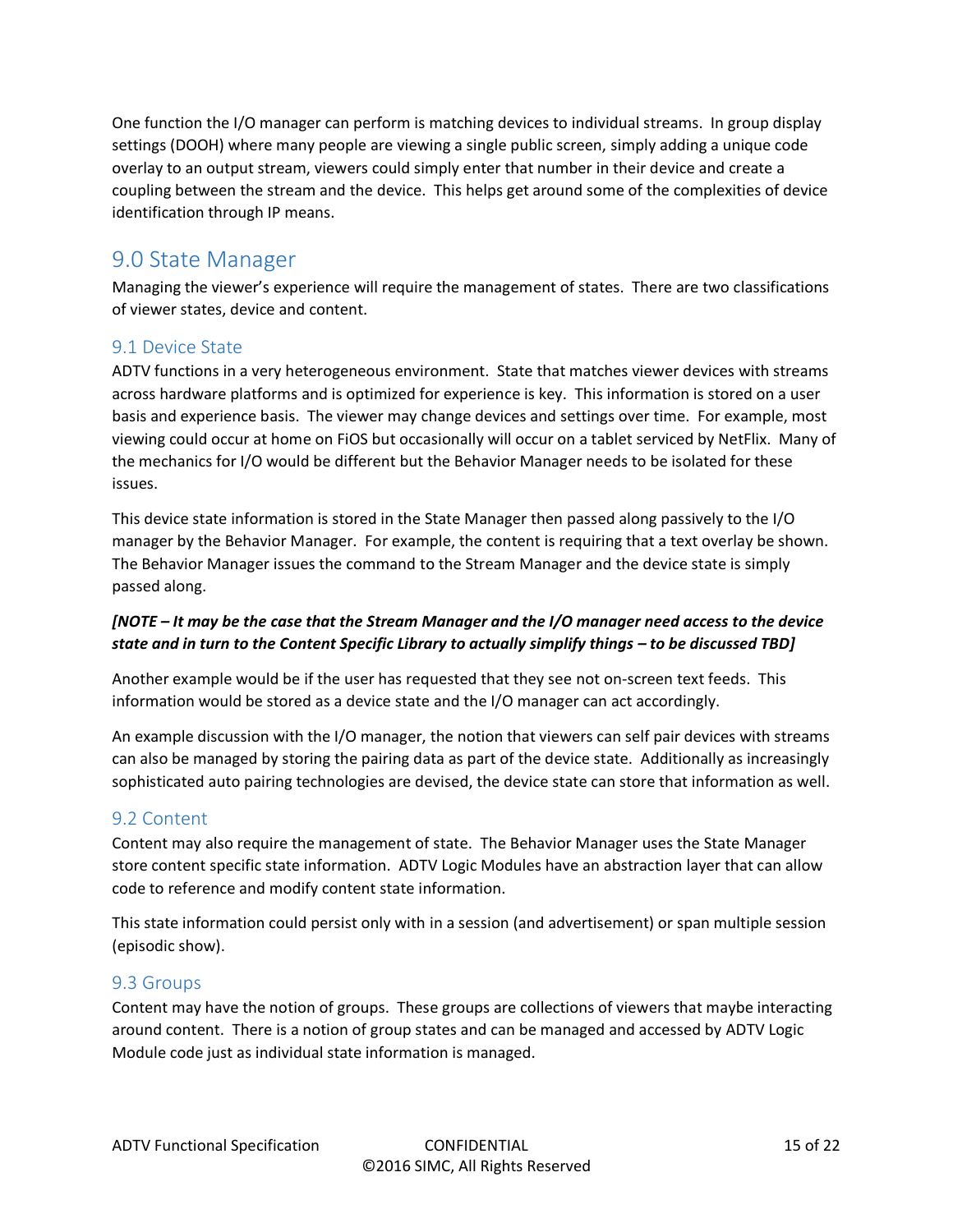The process and UX for creating groups, either sign up or random assignment, is managed through ADTV Logic Module code.

## 10.0 Embedded Signal

It has been suggested that we use the SCTE 35 standard as our basis for the embedded signal. This section will be expanded as that decision is reached.

# 11.0 Input Signal

User inputs are handled by the I/O manager. The current design under consideration is simply web services with the I/O manager simply making calls with the correct parameters. This section will be expanded as this solution is researched.

### 12.0 IP Address And Device Management

One of the key complexities ADTV addresses is messaging across disparate devices, platforms and user experiences. This is complex issue given the state of devices, in-home networks and mobile IP networks. One simple solution might be the viewer simply entering a code number that matches a number overlayed onto a video stream.

This section will be expanded with more research.

# 13.0 ADTV Logic Modules

The Behavior Manager acts more like a switch board. Experiences are driven from a set of code bases that reside in a library called ADTV Logic Modules

#### 13.1 Module Access and Organization

There is a central and freely accessible library of ADTV Logic Modules. The Content Specific Library will have a preamble that will specify Logic Modules that are used in a particular content experience. This will trigger a pre-load and caching of the code base.

There will be a published set of guidelines regarding how to write code. SIMC will also provide a validation suite that will test code in closed environment to help authors make sure that code will run across the supported devices and platforms.

Authors can choose to make their Logic Modules available for general use or restrict it to only content they produce. We anticipate there will be a mix of free to use and private Logic Modules.

There will be a standard set of base Logic Modules to handle common tasks. For example, the machinery for creating and maintaining groups resides in a common Module. The behavior will be driven by code but the look of the menus would be driven by data in the Content Specific Library for that content. Individual producers can create their own standard modules or create modification of existing standard ones.

The code base is NODE.JS [NOTE – to be discussed]. Any server infrastructure needs to be able to run NODE.JS. It is assumed that when a content is set to run, the code is copied. There is also a publish and subscribe model to manage updates to Logic Modules.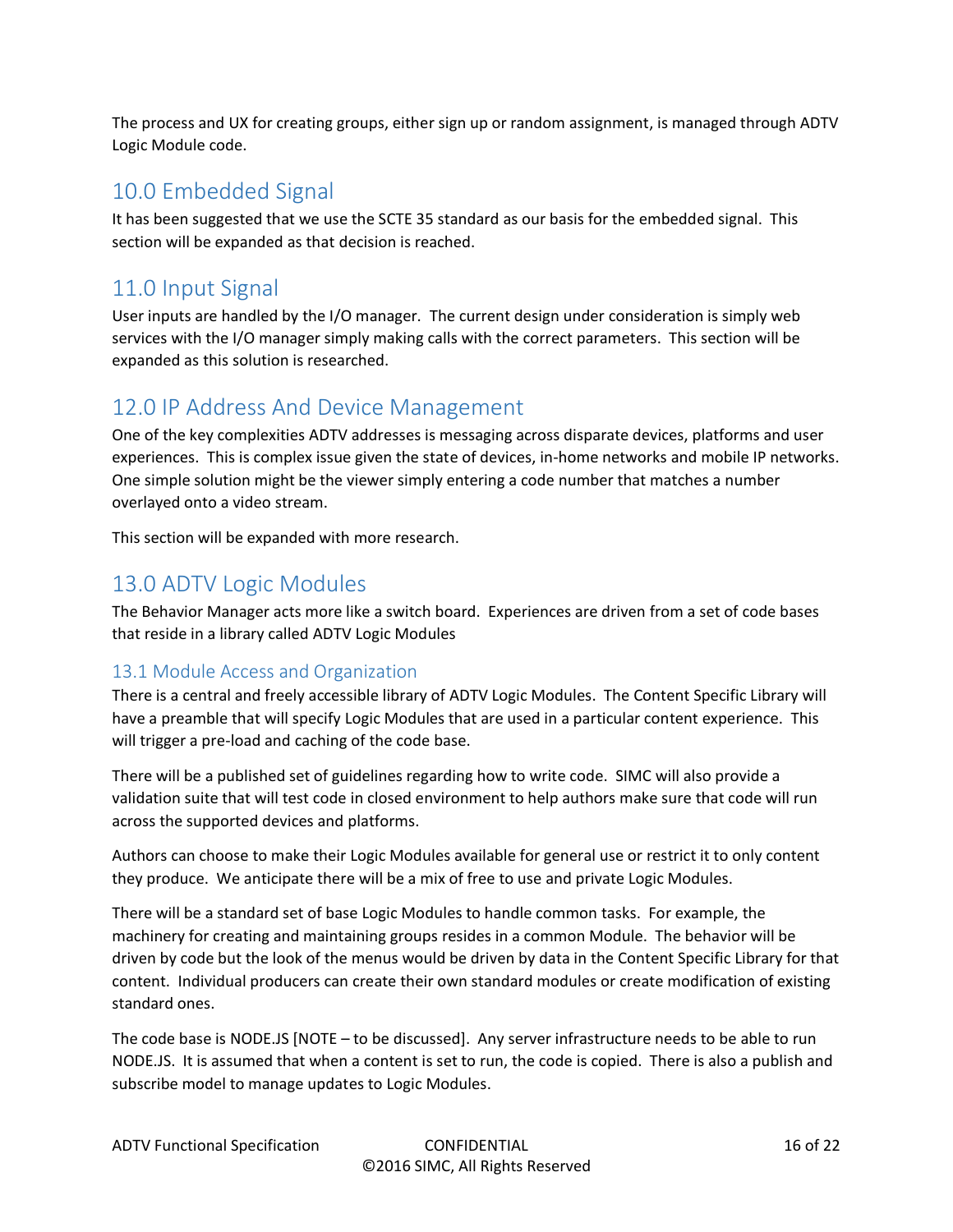ADTV is a very data driven model. Logic Modules can, in fact, be full interpretive data engines that execute higher level constructs. For example, you can imagine experiences that are driven by state/transition diagrams. Tools could manage those graphs and produce data that is interpreted by the Logic Module.

Logic Modules can reference and call code in other Modules (provided they have the right permissions). Most calls will have a user or group identifier.

#### 13.2 Command Processing

The core of a Logic Module is command processing. These commands can originate from a signal in the video stream or be generated by internal processing. Since signals have a Logic Module field, the correct Module will called by the Behavior Manager. In other cases the Logic Module must be specifically indicated.

ADTV provides a standard set of command processing utilities. A general command processor is available to route flow of control to the correct execution code. This uses an event driven processing model.

Additionally there are routines available to aid in extracting command parameters.

#### 13.2.1 Variable abstraction and Symbol Table Management

Information can be referenced within a Logic Module symbolically. For example, a video clip of a stop watch used to loop and indicate a 'wait for input' user state can be referenced by a single symbol (i.e. STOP\_WATCH).

The actual clip is defined within the Content Specific Library. Additionally the Content Specific Library can specify different clips that match different display environments. The Logic Module is shielded from this complexity.

Most commands will have an individual or group ID parameters. Through the State Manager, this will bring the correct set of variables into scope. There will be a set of commands, like broadcast a message to all viewers that will not require an ID but the bulk of commands will.

The system provides a robust symbol table management set of functions that can maintain symbolic information and various scopes; global, group, and individual. This scope can persist for a session, across sessions and be accessible if background logic is being executed. The actual data store is the State Manager.

The symbol table manager allows Logic Modules to create and reference information stored in the State Manager without having to worry about scoping, scale and cross platform issues.

## 14.0 Content Specific Libraries

ADTV is a highly data driven system. Content can be viewed as a set of video streams, graphic overlays and data to drive extensible rules engines. This content is created by a specialized tool set (see Tools section) that produces this information in a form that can be executed by ADTV installations.

When contented is 'mounted' on a system, it is actually a Content Specific Library that is loaded and drives the specific instance of a viewer's experience.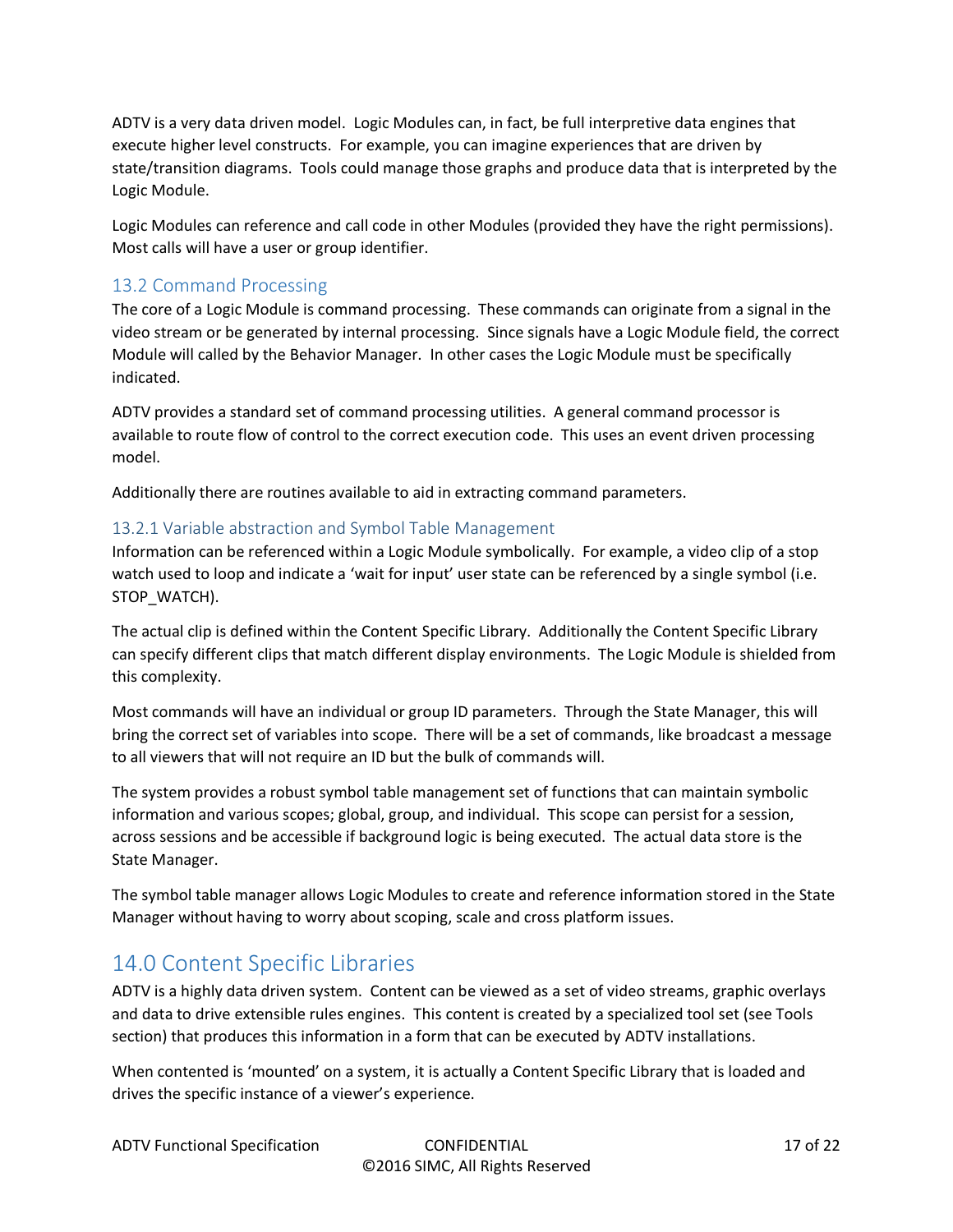#### 14.1 Preamble

Each Content Specific Library will contain a preamble of basic information. This includes a list of all the ADTV Logic Modules required to execute the content. The loader (to be defined later) can then set up the runtime environment. These modules are in a central library of modules. This ensures a run anywhere capability.

#### 14.2 Symbol Mapping

Part of the content creation process is the actual production of visual assets. These assets, either through automated means or human created means, will playback in a wide range of environments. To accomplish this, Content Specific Libraries include an initial symbol table that manages these assets.

For example, to take our stop watch loop example, there maybe multiple versions that have been created. Sometimes to deal with device variation, sometimes to deal with distribution issues (video needs to be available on multiple infrastructures for example). There maybe a single symbol STOP\_WATCH that actually references several video assets. Down stream components can dereference and select the correct stream to broadcast. *[NOTE – this is why it might be necessary to give access to this library to both the Stream Manager and/or the I/O Manager. Alternatively the Behavior Manager can manager routing the correct information – TBD]* 

The pre-loaded symbol table will also contain data that Logic Modules my need to reference symbolically. Examples might include; error messages, internationalization data, other global information used by the content

#### 14.3 Meta Systems

#### [NOTE – VERY IMPORTANT]

To support ease of expansion and streamlined work flow, the ADTV architecture has been designed to support user defined, data driven authoring systems.

By creating data models and tools, content producers can invent languages to express different classes of content. Since it is possible to design a ADTV Logic Module that functions as a data interpreter, a designer can create languages for creating and managing new content.

Let's use the Game of Thrones state machine as an example. We will also use it later in the content usage examples.

Suppose the user experience can be described as a large state transition table. Each viewer is one of a few characters and state is determined by interactions with other viewers and the overall story arc for each character. Transitions are all triggered by events in the broadcast or actions by other characters, in each case the state transition can be completely represented by data.

Now an authoring tool can be built that can generat this data and publish it in the form required by ADTV. It can be optimized for efficient content creation for this class of experience.

You can imagine any number of authoring and runtime environments that can be created and run on the same system.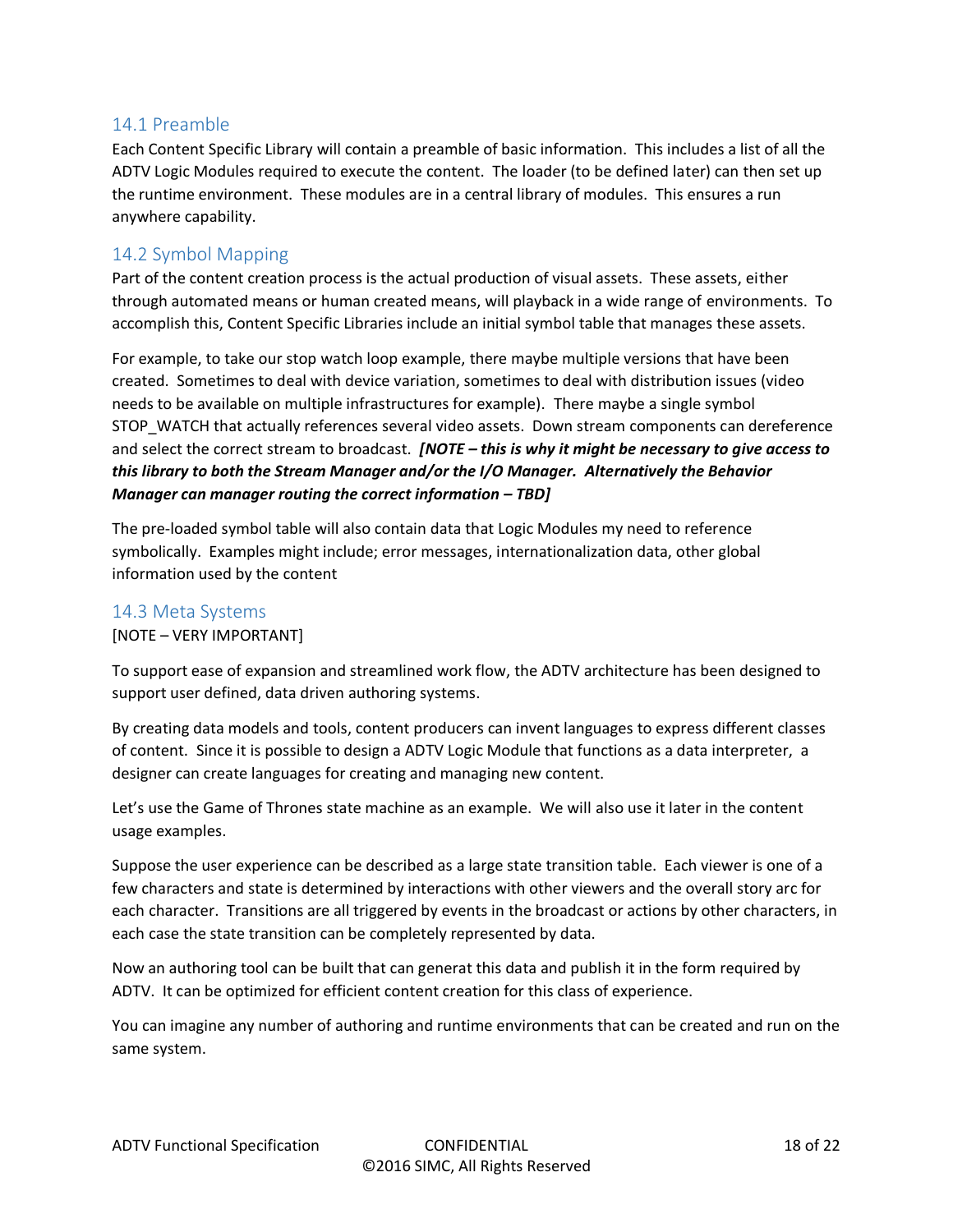# 15.0 Advertising

Advertising will follow very much the VPAID model where Content Specific Libraries replace FLASH. There is no difference between the architecture that supports an interactive advertisement and interactive content.

There will be a set of creation tools and an information tracking system put in place similar to the tracking beacons found in VAST.

Because of the plan to use SCTE 35 as a signal, this will make integration with standard system (SCTE 130 for example) much easier.

[NOTE – This needs more design work –TBD]

### 16.0 Data Manager

This system manages the interactions to the external data world

[NOTE – more detail to be added. This is how re-targeting and DCO will be implemented.]

### 17.0 Data

During operation there will be a number of opportunities to collect data. This will range from behavioral information to information to help optimize advertising.

[NOTE – More on this later]

### 18.0 Tools

[NOTE – I will only cover the surface of the tools. It might warrant a separate document]

Key to the ADTV architecture and strategy is the ability to create robust tools to manage the creation and deployment of content. The other goal is not to impose any particular structure on the content or on the creation process. It is a system that allows multiple tools and tool strategies to be built, supported and deployed at scale.

ADTV is a data driven system where both the data forms and the interpretive code is user definable.

#### 18.1 Managing ADTV Logic Modules

Creation of a tool has to go hand in hand with the creation of, or at least understanding of the Logic Module the tool is to support. Any authoring tool is very tightly coupled to a Logic Module.

This document has been using the Game of Thrones as an example content. In this example, the rules and interpretation of the coded state machine have to be very precise and coordinated. Much like writing a virtual machine interpreter, the rules of the virtual machine are laid out and fixed.

#### 18.2 Managing Content Specific Libraries.

The output of any tool is a Content Specific Library. As described earlier, this file is the data embodiment of content.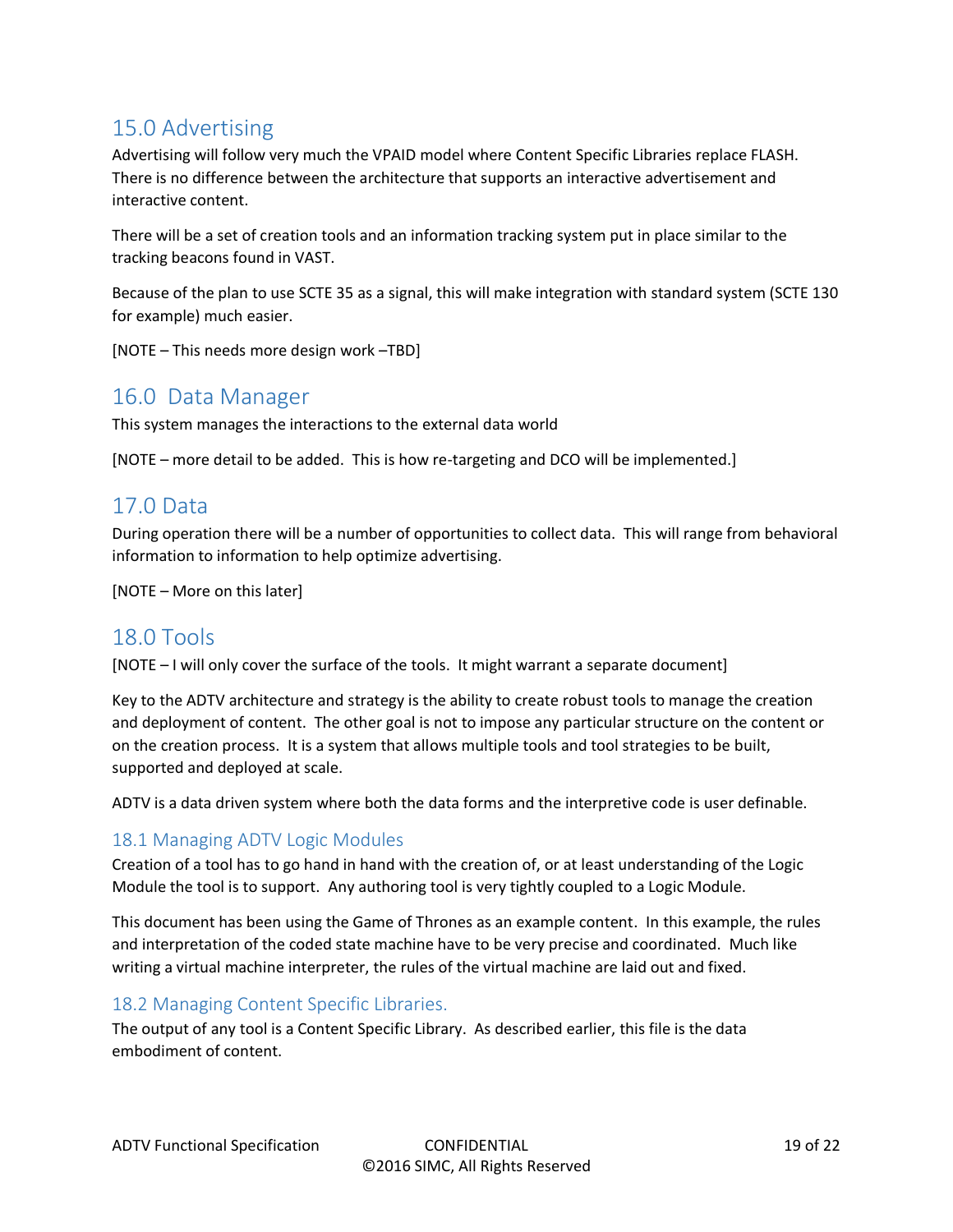#### 18.2.1 Tool Creation Support

ADTV provides a set of tools and libraries to help tool writers with the integration and proper generation of Content Specific Libraries. Some of these tool routines will change over time as the system matures so tool writers will need to include them in the creation of their own tools

#### 18.2.2 Auto Generation of Preambles

Preambles that cause the auto load of ADTV Logic Modules at runtime are essential for deployment and execution. A standard set of tools will generate this preamble for tool writers.

Same for the generation of symbol tables and data maps to aid in the dereferencing of media assets. A standard set of libraries will be provided and maintained.

#### 18.3 Debugger

There is a standard debugging interface that will allow content to be run on closed systems and generate debug information to assist in both tool development, content testing and trouble shooting.

### 19.0 Open Source

All components of ADTV will be open source. The interfaces between components will also be published to allow multiple vendors the ability to mix and match parts.

The central library for ADTV Logic Modules will be freely accessible and operated by SIMC. Content producers can publish Logic Modules to the library. This lets all infrastructures interoperate with the same content. Publishers can choose not to make their modules available to other publishers.

### 20.0 Examples

These are the same content use case examples discussed earlier but viewed from the stand point of technical execution.

#### 20.1 Game of Thrones

Assume the system that was described in the Meta section of Content Specific Libraries exists and was used to create this content. The story is completely described in a state/transition graph.

A viewer has selected a character and is part of a group of characters. The video that viewer sees is unique to that character and the state of that character and that includes the state in relation to other character's states.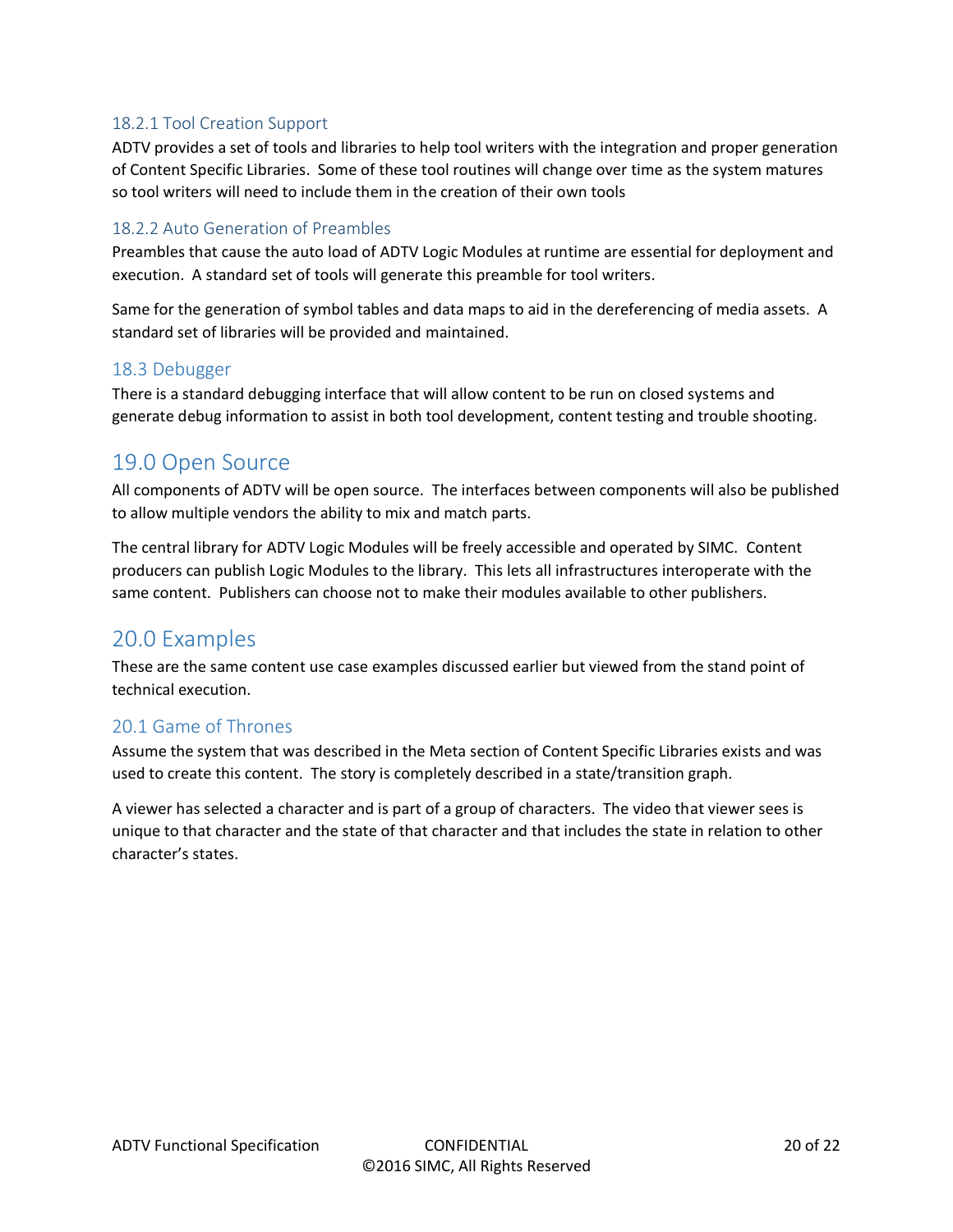

#### **State Transition Table**

A sample event sequence might look like this

- 1. A segment that is being broadcast to a viewer contains a signal that indicates that user input is required.
- 2. The Signal Manager detects this and sends it on the the Behavior Manager.
- 3. The signal indicates a state transition question and has an identifier associated with it as well has a Logic Module ID as well as the viewer ID
- 4. The Behavior Manager calls the Logic Module with the embedded command
- 5. The Logic Module takes the command and by looking up in the Content Specific Library, retrieves current state of the viewer and can then look up the transition text for that state/character.
- 6. The Logic Module returns the transition text and the command to loop a wait video.
- 7. The Logic Module also puts the viewer in a 'waiting for input' state.
- 8. The Behavior Manager signals the stream manager to loop the wait video, the Behavior Manager might dereference the actual video asset (TBD)
- 9. The Behavior Manager passes the text question to the I/O manager to display the text of the question, "Kill the King <YES/NO>" on the correct device. Again, either the Behavior Manager or the I/O Manager will be responsible for the dereference.
- 10. Now the video stream is looping the wait video clip and the question has been displayed appropriately to the viewer.
- 11. Once the viewer has returned an answer, the I/O Manager returns only that <YES> or <NO> has been returned.
- 12. The Behavior Manager calls the Logic Module with the INPUT, Logic Module ID, User ID, data <YES>.
- 13. As before the Logic Model looks up the current state, user, character etc and would find a new state to transition to. This new state would include a new video stream to switch to. It returns this new video stream to the Behavior Manager.
- 14. Just as before, the Behavior Manager instructs the Stream Manager to switch to the new stream for that user (dereferencing TBD).